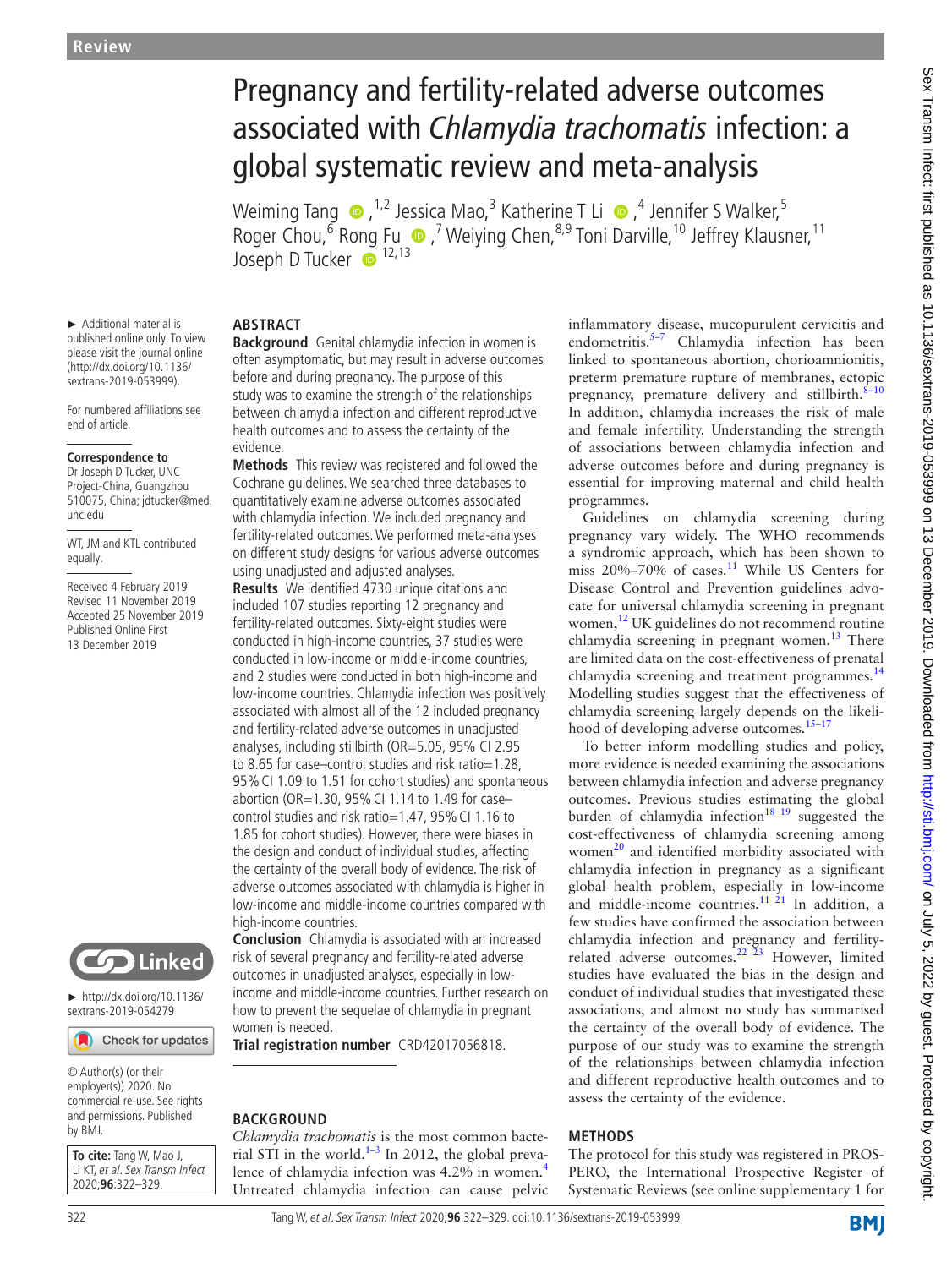

<span id="page-1-0"></span>**Figure 1** PRISMA flow chart. PID, pelvic inflammatory disease; PRISMA, Preferred Reporting Items for Systematic Reviews and Meta-Analyses.

study protocol). We followed the Preferred Reporting Items for Systematic Reviews and Meta-Analyses (PRISMA) checklist in writing and reporting this systematic review [\(online supplemen](https://dx.doi.org/10.1136/sextrans-2019-053999)[tary data 2](https://dx.doi.org/10.1136/sextrans-2019-053999)). $24$ 

#### **Search strategy and selection criteria**

We searched three electronic databases (Medline via PubMed, EMBASE and Cochrane) for studies on the relationship between chlamydia infection and any adverse outcomes related to pregnancy. The search terms are provided in [online supplementary](https://dx.doi.org/10.1136/sextrans-2019-053999)  [data 3.](https://dx.doi.org/10.1136/sextrans-2019-053999)

We included studies published in English before 31 May 2018 if they were quantitative and published in a peer-reviewed journal, including randomised controlled trials, prospective cohorts, retrospective cohorts, case–control studies and cross-sectional studies. We excluded dissertations, conference abstracts, non-English-language publications and studies that did not quantitatively report data on adverse outcomes. Two independent reviewers (JM and WT) evaluated titles and abstracts for relevance. Full-text articles were gathered with the assistance of a global health librarian experienced in search algorithm development. Each full-text article was also assessed by two of four independent reviewers (JM, WT, RF or WC). Discrepancies were brought to a third independent reviewer (JDT) for discussion and resolution. We did not obtain original data sets from authors. Detailed study screening methods and a PRISMA flow diagram are provided in [figure](#page-1-0) 1.

We extracted the following variables for each publication: author, journal, year, study design, study period, population demographics, sample size, study country, chlamydia diagnostic,

history of chlamydia treatment, HIV infection and adverse pregnancy outcomes. For case–control studies and cross-sectional studies, we extracted the numbers of patients with and without chlamydia infection among cases (women with adverse pregnancy outcomes) and among controls (women without adverse pregnancy outcomes). For cohort studies, we extracted cases and non-cases in the exposed group (women with chlamydia infection) and the unexposed group (women without chlamydia infection). In addition, we extracted the adjusted OR or risk ratio (RR) from the included studies, if reported. We defined study as a single publication which may include multiple findings relevant to several study results. **Assessment of risk of bias and study quality** For each study, we assessed the risk of bias using the Quality Assessment Tool for Quantitative Studies.<sup>[25 26](#page-6-13)</sup> Two reviewers assessed the risk of bias in six categories: selection bias, study

design, confounders, blinding, data collection methods, withdrawals and dropouts. Each component was given a rating of 1 (strong quality) to 3 (weak quality).<sup>26</sup> The risk of bias in each study is reported in [online supplementary data 4A.](https://dx.doi.org/10.1136/sextrans-2019-053999) We then assessed the certainty of the evidence for each outcome using the Grading of Recommendations Assessment, Development and Evaluation (GRADE) working group criteria.<sup>27</sup> The summary of the findings and the level of certainty of the overall body of evidence were assessed using GRADEpro V.3.6 for Windows. Definitions for the included adverse outcomes are provided in the GRADE table [\(online supplementary data 6](https://dx.doi.org/10.1136/sextrans-2019-053999)). We compared findings from higher quality and lower quality studies with the overall quality based on an assessment of the flaws in different domains and the seriousness of the flaws.

# **Analysis and synthesis**

We examined a total of nine pregnancy-related adverse outcomes: stillbirth, infant death, spontaneous abortion, preterm labour (<37 weeks), low birth weight, small for gestational age, premature rupture of membranes, postpartum endometritis and pre-eclampsia. We examined three fertility-related outcomes: infertility, tubal factor infertility and ectopic pregnancy. Tubal factor infertility was defined in women having proven infertility due to tubal occlusion (bilateral or unilateral) and confirmed by laparoscopy. For each case–control study and cross-sectional study, we calculated ORs from raw published study data. For each cohort study, we calculated relative effects from raw published study data. For the included studies, we included all women diagnosed with chlamydia as cases or exposures regardless of whether they were treated. For infertility, we included tubal factor infertility as a subgroup. We also extracted the adjusted estimates available in the literature and compared them with the unadjusted estimates. A Z-test was used to compare the log-transformed pooled crude estimates and the pooled adjusted estimates.

We conducted 37 meta-analyses to determine the pooled OR or RR of chlamydia in women with adverse outcomes compared with women without chlamydia ([table](#page-2-0) 1). Meta-analyses were done according to outcomes and study designs. As there were limited studies with adjusted outcomes, we reported unadjusted relative effect in the forest plots. Meta-analyses were performed using STATA V.15.0. Heterogeneity was assessed with an  $I^2$ statistic.<sup>28</sup> We used a random-effects model. In comparison with a fixed-effects model, a random-effects model has a wider CI for the underlying parameter and better anticipates the possibility that other unpublished studies may report different outcomes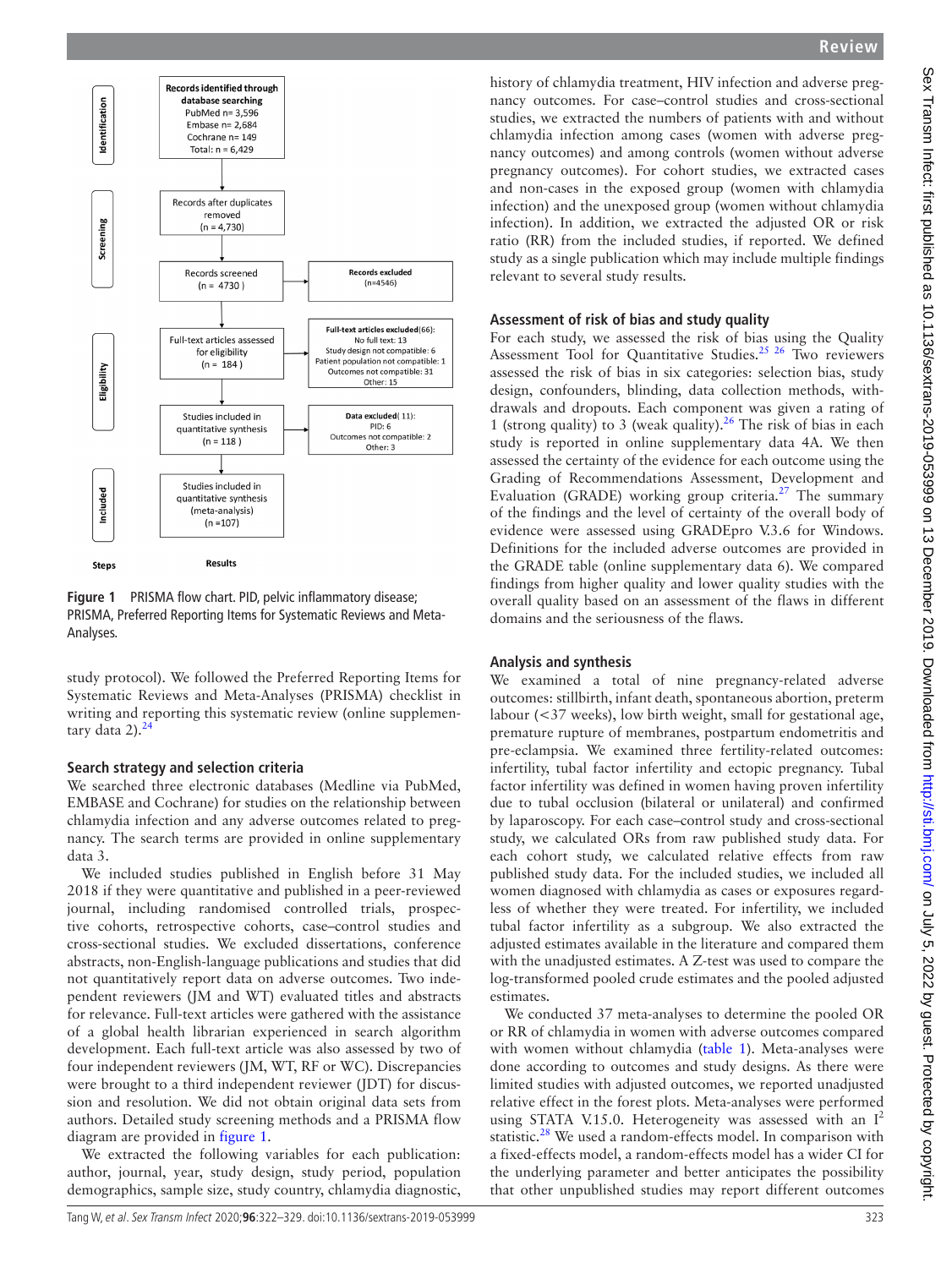<span id="page-2-0"></span>

|                                           |                                               |                           |                                 |  |                              |               |                                  | and cohort studies, with unadjusted and adjusted results |             |             |                                                                                                                                                                                                                                              |                                                                                                                                                          |
|-------------------------------------------|-----------------------------------------------|---------------------------|---------------------------------|--|------------------------------|---------------|----------------------------------|----------------------------------------------------------|-------------|-------------|----------------------------------------------------------------------------------------------------------------------------------------------------------------------------------------------------------------------------------------------|----------------------------------------------------------------------------------------------------------------------------------------------------------|
| Case-control study (adjusted effect size) | Case-control study (unadjusted effect size)   |                           |                                 |  |                              |               |                                  | Cohort study (unadjusted effect size)                    |             |             |                                                                                                                                                                                                                                              | Certainty                                                                                                                                                |
| Sample<br>size<br>Studies<br>(n)          | $1^{2} (9/6)$<br>g                            | Sample<br>size            | Studies<br>$\widehat{\epsilon}$ |  | aOR                          | $I^{2}(% )$   | size<br>Studies<br>(n)           | 똕<br>Sample                                              | $I^{2} (%)$ |             | aRR                                                                                                                                                                                                                                          | evidence<br>৳<br>$1^{2} (%)$                                                                                                                             |
|                                           |                                               |                           |                                 |  |                              |               |                                  |                                                          |             |             |                                                                                                                                                                                                                                              |                                                                                                                                                          |
| ₹<br>$\stackrel{\triangle}{\geq}$         | 33.70<br>5.05 (2.95 to 8.6)                   | 610                       | 4                               |  | ≫                            | $\frac{4}{2}$ | 4                                | $1.28(1.09 to 1.5)$ 19<br>415094                         |             |             | $0.95(0.87$ to $1.0)$                                                                                                                                                                                                                        | Low<br>64.20                                                                                                                                             |
| 6156<br>$\overline{\phantom{m}}$          | NA<br>1.86(1.11 to 3.1)                       | 6239                      | $\sim$                          |  | 1.80 (1.14 to 2.9)           | NIA           | 4255<br>$\overline{\phantom{m}}$ | 1.87 (0.76 to 4.5)                                       | NIA         |             | $1.02(0.37$ to $2.8)$                                                                                                                                                                                                                        | Very low<br>N/A                                                                                                                                          |
| 732<br>$\sim$                             | 82.70<br>2.72 (2.37 to 3.1)                   | 8049                      | $\overline{24}$                 |  | 1.91 (1.29 to 2.8)           | 61.70         | $\sqrt{2}$                       | 1.84 (1.77 to 1.9) 90.90<br>573250                       |             |             | 1.37(1.28 to 1.4)                                                                                                                                                                                                                            | Low<br>0.00                                                                                                                                              |
| 244<br>$\overline{\phantom{m}}$           | 89.70<br>4.20 (3.24 to 5.4)                   | 1872                      | $\overline{\phantom{0}}$        |  | 3.16 (1.53 to 6.5)           | NA            |                                  | 1.86 (1.79 to 1.9)<br>572446                             | 96.50       |             | 1.37(1.28 to 1.4)                                                                                                                                                                                                                            | Low<br>0.00                                                                                                                                              |
| 2858<br>$\sim$                            | 81.10<br>1.30 (1.14 to 1.4)                   | 11694                     | $\overline{4}$                  |  | 0.97(0.79 to 1.1)            | $\circ$       | 1529<br>$\rightarrow$            | 1.47(1.16 to 1.8)                                        | 50.60       |             | 0.70(0.40 to 1.2)                                                                                                                                                                                                                            | Very low<br>$\frac{1}{2}$                                                                                                                                |
| 4106<br>$\overline{\phantom{a}}$          | 81.70<br>1.29(1.11 to 1.5)                    | 7792                      | $\overline{-}$                  |  | 1.15(0.95 to 1.3)            | 84.40         | $\frac{1}{2}$                    | 1.54 (1.48 to 1.6)<br>599000                             | 98.00       |             | 1.09(1.03 to 1.1)                                                                                                                                                                                                                            | Low<br>34.10                                                                                                                                             |
| 10480<br>$\tilde{=}$                      | 87.00<br>3.24 (2.95 to<br>3.55)               | 14573                     | 25                              |  |                              | 83.20         | $\overline{5}$                   | 1.67(1.64 to 1.7)<br>604697                              | 89.40       |             | 1.31(1.27 to 1.3)                                                                                                                                                                                                                            | Low<br>94.30                                                                                                                                             |
| $\sim$                                    | $1.80(1.20 to 2.7)$ 35                        | 1296                      | $\sim$                          |  | 2.36 (1.41 to 3.9)           | $\circ$       |                                  |                                                          |             |             |                                                                                                                                                                                                                                              | Low<br>26.2                                                                                                                                              |
| N/A                                       | 59<br>1.64 (0.81 to 3.3)                      | 426                       | $\sim$                          |  | NIA                          | N/A           |                                  | 1.19 (1.12 to 1.2) 0.00<br>400670                        |             |             | 0.97(1.13 to 1.3)                                                                                                                                                                                                                            | Low<br>0.00                                                                                                                                              |
| 534<br>$\overline{\phantom{m}}$           | $\circ$<br>2.34 (1.19 to 4.6)                 | 718                       | $\sim$                          |  | 2.40 (1.10 to 5.2)           | <b>N/A</b>    | 6163<br>$\overline{5}$           | 1.53(1.20 to 1.9)                                        | 51.30       |             | 1.50(0.90 to 1.0)                                                                                                                                                                                                                            | Very low<br>$N/A$                                                                                                                                        |
| $\mathsf{N}\mathsf{M}$<br>≶∕              | $\stackrel{\triangle}{\geq}$<br>$\frac{4}{2}$ | NA                        | NA                              |  | $\stackrel{\triangle}{\geq}$ | $M\uparrow$   | 8310<br>4                        | 1.61 (1.24 to 2.0) 58.90                                 |             | $M\uparrow$ | ΝA                                                                                                                                                                                                                                           | Very low<br>ΝM                                                                                                                                           |
| 1473<br>$\sim$                            | $\circ$<br>1.56(0.9 to 2.9)                   | 1473                      | $\sim$                          |  | $\frac{1.73}{3.38}$ (0.88 to | $88$          | NIA<br>$N/A$                     | N/A                                                      | N/A         | N/A         | NIA                                                                                                                                                                                                                                          | Very low<br>NIA                                                                                                                                          |
|                                           | 1213                                          | $\mathbb{N}^{\mathbb{A}}$ |                                 |  | $2.82$ $(2.52$ to $3.1)$     |               | $\sim$<br>$\sim$ 4               | $1.33(1.27 to 1.4)$ 49<br>210218                         |             |             | 615<br>size<br>Studies<br>(n)<br>N/A<br>$\stackrel{\triangle}{\geq}$<br>$\circ$<br>4<br>$\sim$<br>$\sim$<br>$\overline{\phantom{m}}$<br>$\overline{\phantom{a}}$<br>$\sim$<br>$\overline{\phantom{m}}$<br>$\sim$<br>$\overline{\phantom{0}}$ | 1.13(0.94 to 1.3)<br>Cohort study (adjusted effect size)<br>572446<br>Sample<br>572446<br>408152<br>586317<br>393600<br>604578<br>202151<br>4255<br>4227 |

Sex Transm Infect: first published as 10.1136/sextrans-2019-053999 on 13 December 2019. Downloaded from http://sti.bmj.com/ on July 5, 2022 by guest. Protected by copyright. Sex Transm Infect: first published as 10.1136/sextrans-2019-05399 on 13 December 2019. Downloaded from Infp://sti.bmj.com/ on July 5, 2022 by guest. Protected by copyright.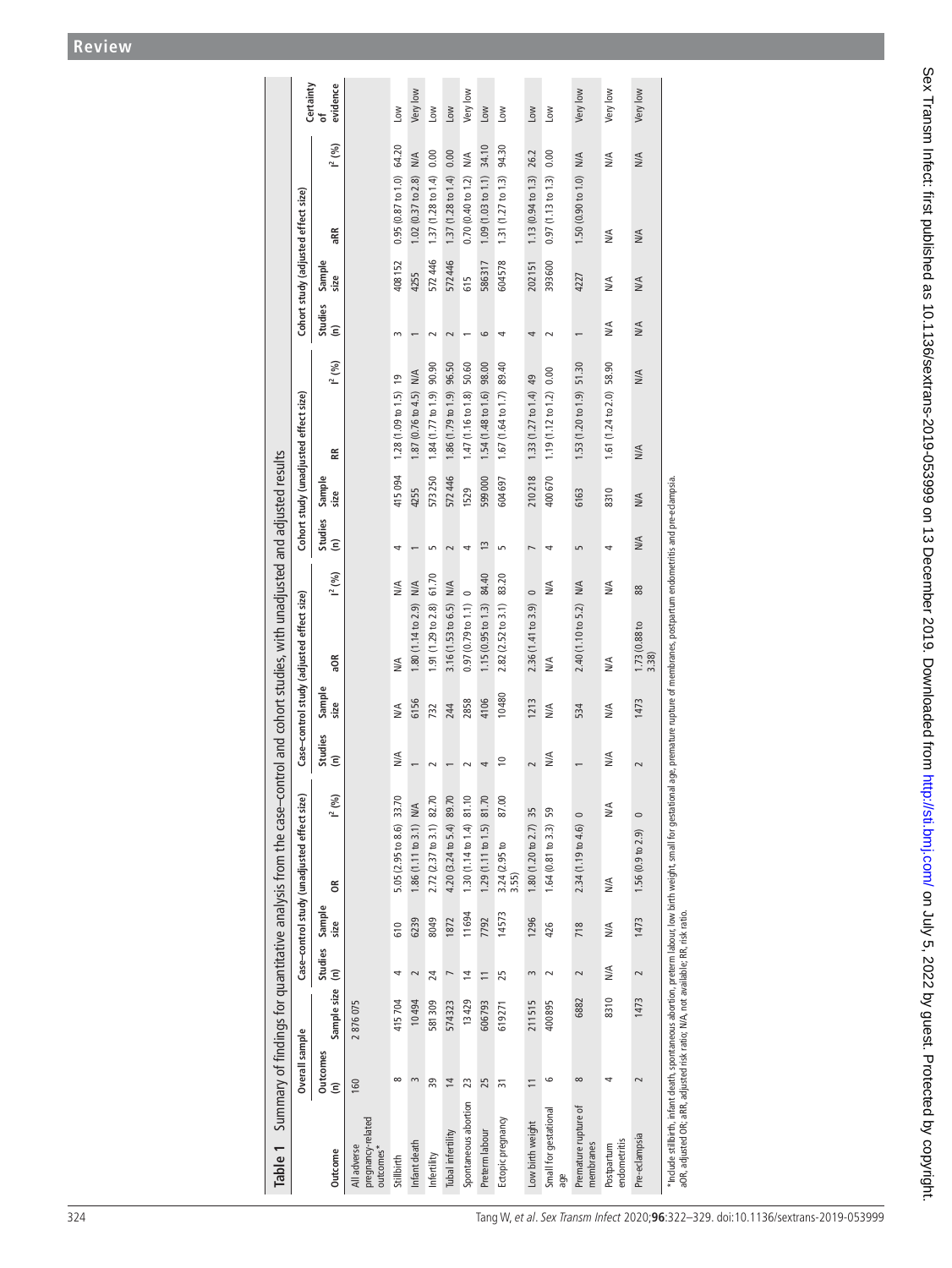from those included in the meta-analysis.<sup>29</sup> To detect publication bias, we visually inspected funnel plots for asymmetry for each meta-analysis with 10 or more studies. An Egger test was also used to detect publication bias.

To investigate potential causes of heterogeneity, we conducted subgroup analyses among all outcomes with 10 or more case– control studies based on World Bank income classification (highincome vs low-middle-income countries), year of publication (before or after 2000) and category of specimen type as a surrogate for diagnostic accuracy (serum vs urine or reproductive tract). If a study could not be classified into either subgroup, we excluded it from the subgroup analysis. Adjusted RRs were used in subgroup analyses.

## **Results**

#### **Study selection**

A total of 6429 studies were identified and 1699 duplicates were removed. Each of the 4730 unique titles was examined and 4506 studies were excluded. The resulting 224 full-text studies were examined and 117 of these were excluded: 104 full-text articles did not meet inclusion criteria, and the full texts for 13 studies were unable to be located. A total of 107 studies reporting a total of 160 observations were included in the analysis. We focused on reporting 12 study outcomes ([figure](#page-1-0) 1, online [supplementary](https://dx.doi.org/10.1136/sextrans-2019-053999)  [data 4B](https://dx.doi.org/10.1136/sextrans-2019-053999)).

Of the 107 included studies, 36 studies analysed more than one outcome. Thirty-seven studies were conducted in low-middle-income countries and 68 were conducted in high-income countries. Two studies were conducted in both low-middle-income and high-income countries. Forty-eight studies were conducted before 2000, and 59 studies were conducted in 2000 or later ([online supplementary data 4B\)](https://dx.doi.org/10.1136/sextrans-2019-053999). All studies included in this review were case–control studies, cross-sectional studies or cohort studies. Only two studies specified whether patients received treatment for chlamydia. The sample size for the included studies ranged from 55 to 354 127, with a median of 326 participants. Diagnostic methods varied widely across studies. Fifty-six studies used serum samples for diagnosis, and 51 studies used urine or reproductive tract samples.

All included studies investigated the relationship between chlamydia and adverse pregnancy outcomes (see [online supple](https://dx.doi.org/10.1136/sextrans-2019-053999)[mentary data 4B](https://dx.doi.org/10.1136/sextrans-2019-053999)). Among the 107 included studies, they examined the impact of chlamydia on stillbirth (7 studies),  $30-36$ infant death (3 studies),  $37-39$  infertility (30 studies)<sup>[5 40–60](#page-6-2)</sup> w<sup>1</sup>–w8 (see [online supplementary data 11\)](https://dx.doi.org/10.1136/sextrans-2019-053999), tubal factor infertility (12 studies),  $5^{41}$  42 44 48 50 54 57 58 w1 w3 w5 spontaneous abortion (23) studies),  $59\frac{60 \text{ w2} \text{ w6} \text{ w9-w25}}{9}$  preterm birth (25 studies),  $31\frac{32\frac{34}{35} \frac{37}{37}}{2}$ <sup>78 w24 w26-w44</sup> ectopic pregnancy (29 studies),  $5^{30}$  45 48 w5 w8 w15  $w^{18}$  w45-w65 low birth weight (11 studies),  $34\frac{37}{38}$  w24 w26 w30 w32 w<sup>34 w36 w43 w66</sup> small for gestational age (6 studies),  $32\frac{34\frac{35\frac{38}{38\frac{38}{38}}}{34\frac{37}{38\frac{38}{32}}}}$  w<sup>66</sup> premature runture of membranes (8 studies)  $34\frac{37}{37}$  w23 w32 w42 premature rupture of membranes (8 studies),  $34\frac{37 \text{ w23 w32 w42}}{99 \text{ s24}}$  $w^{67-w69}$  postpartum endometritis (4 studies)<sup>[34](#page-6-21) w30 w70 w71</sup> and preeclampsia (2 studies).w72 w73 Nine studies contained outcomes for both tubal infertility and infertility. As a result, we stratified the results within each of the nine studies and provided separate effect estimates. We conducted a total of 37 meta-analyses, including one for each outcome for each study design. This included 34 for case–control and cohort studies [\(table](#page-2-0) 1) and 3 for cross-sectional studies ([online supplementary data 7\)](https://dx.doi.org/10.1136/sextrans-2019-053999). All included studies for each of these meta-analyses are listed in [online supplementary data 4B](https://dx.doi.org/10.1136/sextrans-2019-053999).

## **Risk of bias in individual studies and overall certainty of the evidence**

We examined the risk of bias in individual studies based on the six domains. The overall risk of bias analysis suggests that the original quality of the included studies is low. These findings are presented in [online supplementary data 4A](https://dx.doi.org/10.1136/sextrans-2019-053999).

We examined biases associated with small studies. In order to assess biases associated with small studies, we examined funnel plots for case–control studies of infertility, case–control studies of spontaneous abortion, case–control studies of preterm birth, cohort studies of preterm birth and case–control studies of ectopic pregnancy [\(online supplementary data 5\)](https://dx.doi.org/10.1136/sextrans-2019-053999). Most of the funnel plots were roughly symmetrical except for case–control studies of preterm birth (bias  $(95\% \text{ CI}) = 2.67$  (0.39 to 4.95), p=0.027) and case–control studies of spontaneous abortion (bias  $(95\% \text{ CI}) = 3.00$  (0.70 to 5.31), p=0.015). In these two funnel plots, the gap in the lower left of the funnel suggests that studies with low precision and small ORs have not been published.

We examined the overall certainty associated with the evidence. The overall certainty for each of the 12 pregnancy and fertility-related adverse outcomes was either low or very low [\(table](#page-2-0) 1). These results are further detailed in [online supple](https://dx.doi.org/10.1136/sextrans-2019-053999)[mentary data 6.](https://dx.doi.org/10.1136/sextrans-2019-053999) We also present the results for each relevant outcome from cross-sectional studies in [online supplementary](https://dx.doi.org/10.1136/sextrans-2019-053999) [data 7](https://dx.doi.org/10.1136/sextrans-2019-053999). However, we could not obtain adjusted ORs for crosssectional studies because of the small number of cross-sectional studies and the fact that few controlled for confounders.

[online supplementary data 8](https://dx.doi.org/10.1136/sextrans-2019-053999) shows forest plots for the three meta-analyses related to stillbirth, spontaneous abortion and infertility in some, but not all study designs. The ORs reported in [online supplementary data 8](https://dx.doi.org/10.1136/sextrans-2019-053999) are only from case–control studies.

For stillbirth, in the meta-analyses of case–control studies, the odds of chlamydia were higher among women with stillbirth than women without stillbirth (pooled unadjusted OR=5.05, 95% CI 2.95 to 8.65,  $I^2 = 33.7\%$ , n=610; [online supplementary](https://dx.doi.org/10.1136/sextrans-2019-053999) [data 8](https://dx.doi.org/10.1136/sextrans-2019-053999)). In the meta-analysis of cohort studies, the RR of stillbirth was higher among women with chlamydia than women without chlamydia (pooled unadjusted RR=1.28, 95%CI 1.09 to 1.51,  $I^2 = 19\%$ , n=415 094; [online supplementary data 8](https://dx.doi.org/10.1136/sextrans-2019-053999)).

For spontaneous abortion, the odds of chlamydia infection in case–control studies were higher among women with spontaneous abortion compared with women without spontaneous abortion (pooled unadjusted OR=1.30, 95%CI 1.14 to 1.49,  $I^2$ =81.1%, n=11694; [online supplementary data 8](https://dx.doi.org/10.1136/sextrans-2019-053999)). The RR of spontaneous abortion in cohort studies was higher among women with chlamydia compared with women without chlamydia (pooled unadjusted RR=1.47, 95%CI 1.16 to 1.85,  $I^2$ =50.6%, n=1592).

For infertility, the odds of chlamydia in case–control studies were higher among women with infertility compared with women without infertility (pooled unadjusted OR=2.72, 95% CI 2.37 to 3.12,  $I^2 = 82.7\%$ , n=8049; [online supplemen](https://dx.doi.org/10.1136/sextrans-2019-053999)[tary data 8](https://dx.doi.org/10.1136/sextrans-2019-053999)). The RR of infertility in cohort studies was higher among women with chlamydia compared with women without chlamydia (pooled unadjusted RR=1.84, 95%CI 1.77 to 1.90,  $I^2$ =90.9%, n=573250).

Our meta-analysis also suggests that chlamydia is associated with infant death (unadjusted OR=1.86, 95%CI 1.12 to 3.10,  $I^2=0\%$ ; unadjusted RR=1.87, 95%CI 0.76 to 4.56,  $I^2=$ not available), preterm labour (unadjusted OR=1.29, 95%CI 1.11 to 1.50,  $I^2 = 81.7\%$ ; unadjusted RR=1.54, 95% CI 1.48 to 1.60,  $I^2$ =98%), ectopic pregnancy (unadjusted OR=3.24, 95% CI 2.95 to 3.55,  $\bar{1}^2 = 87.0\%$ ; unadjusted RR=1.67, 95% CI 1.64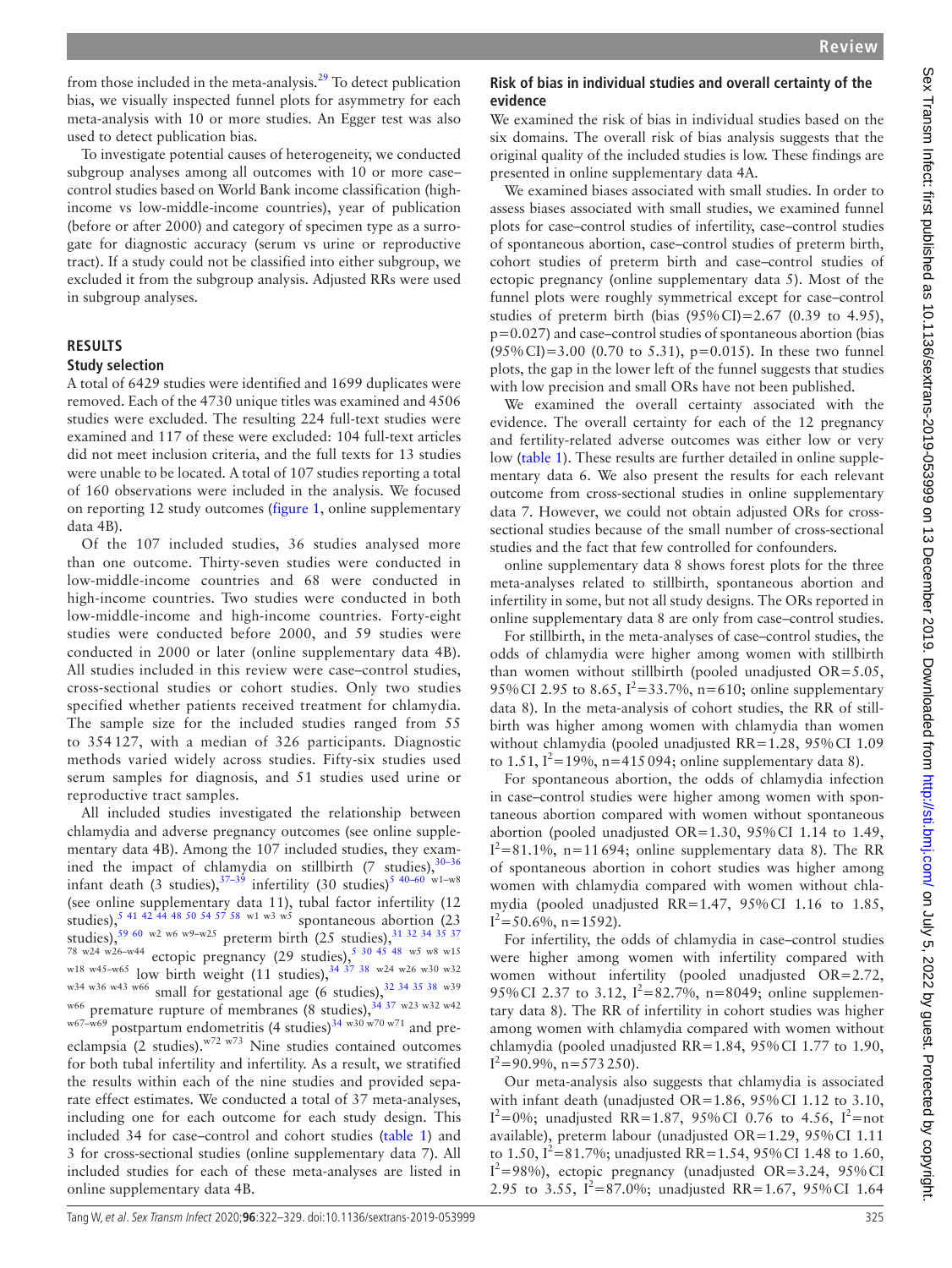

<span id="page-4-0"></span>**Figure 2** Subgroup analysis of ectopic pregnancy, infertility, tubal infertility and spontaneous abortion by country income (case–control studies only). HIC, high-income countries; LMIC, low-income and middle-income countries.

to 1.70,  $I^2 = 89.4\%$ ), low birth weight (unadjusted OR=1.80, 95% CI 1.20 to 2.71,  $I^2 = 61.1\%$ ; unadjusted RR=1.33, 95% CI 1.27 to 1.40,  $I^2$ =49%) and premature rupture of membranes (unadjusted OR=2.34, 95% CI 1.19 to 4.60,  $I^2 = 0$ %; unadjusted RR=1.53, 95% CI 1.20 to 1.96,  $I^2 = 51.3\%$ ). We also observed an association between chlamydia and small for gestational age in case–control studies (unadjusted OR=1.64, 95%CI 0.81 to 3.31,  $I^2$  = 59%) and cohort studies (unadjusted RR = 1.19, 95% CI 1.13 to 1.29,  $I^2 = 0\%$ ). In cohort studies, we also observed an association between chlamydia and postpartum endometritis (unadjusted RR=1.61, 95%CI 1.24 to 2.08, I2 *=*58.9%). Forest plots for these outcomes are provided in [online supplementary](https://dx.doi.org/10.1136/sextrans-2019-053999)  [data 9.](https://dx.doi.org/10.1136/sextrans-2019-053999) For both case–control and cohort studies, 6 out of 11 meta-analyses of these study designs had  $I^2 > 50\%$ . The overall certainty of evidence associating with each of these findings is presented in [online supplementary data 6.](https://dx.doi.org/10.1136/sextrans-2019-053999)

#### **Comparison of unadjusted ORs with adjusted ORs**

Within each study design, we compared the pooled unadjusted estimates with the pooled adjusted estimates. Results showed that the point estimate is lower for the adjusted estimate compared with the unadjusted estimate for several outcomes (spontaneous abortion, infertility, tubal infertility, stillbirth, infant death, preterm labour), suggesting that controlling for confounding reduces the strength of association [\(table](#page-2-0) 1).

# **Subgroup meta-analyses**

We also conducted subgroup meta-analyses on case–control studies by country income level (low vs middle or high), year of publication (before or after 2000) and diagnostic sample (serum vs reproductive tract or urine) for spontaneous abortion, preterm labour, low birth weight, infertility, tubal factor infertility and ectopic pregnancy ([online supplementary data 10\)](https://dx.doi.org/10.1136/sextrans-2019-053999). We did not conduct subgroup meta-analyses for cohort studies because most cohort studies were conducted in high-income countries, implemented after 2000 and used serum testing. We did not include low birth weight in the subgroup analyses because there were insufficient data for the subgroups of low-income countries, before 2000 and serum testing. We did not include tubal factor

infertility in the subgroup analyses by diagnostic sample because there were insufficient data from a reproductive tract sample.

The association of spontaneous abortion with chlamydia was higher in low-middle-income countries (adjusted OR=3.10, 95% CI 2.13 to 4.52,  $I^2 = 79.3\%$ , n=1287) than in high-income countries (adjusted OR=1.16, 95% CI 1.01 to 1.51,  $I^2 = 62.7\%$ ,  $n=10407$ ,  $p<0.001$ ). We identified two studies that reported an adjusted association between spontaneous abortion and chlamydia infection in high-income countries (adjusted OR=0.97, 95% CI 0.79 to 1.19,  $I^2 = 0\%$ , n=2858). The association of infertility with chlamydia infection was higher in low-middle-income countries (adjusted OR=3.73, 95% CI 2.89 to 4.82,  $I^2 = 82.2\%$ , n=1854) compared with high-income countries (adjusted OR=2.82, 95% CI 2.41 to 3.31,  $I^2 = 86.1\%$ , n=5496, p=0.07). However, the association of tubal factor infertility with chlamydia infection was lower in low-middle-income countries (adjusted OR=4.45, 95% CI 2.84 to 6.99,  $I^2 = 96\%$ , n=412) compared with high-income countries (adjusted OR=6.56, 95%CI 4.49 to 9.58,  $I^2$ =62.1%, n=761). For ectopic pregnancy, the association with chlamydia was stronger in low-middle-income countries (adjusted OR=3.45, 95% CI 2.99 to 3.98,  $I^2 = 73$ , n=3791) compared with high-income countries (adjusted OR=1.99, 95% CI 1.74 to 2.27,  $I^2 = 62\%$ , n=6997, p<0.001) [\(figure](#page-4-0) 2, online [supplementary data 10](https://dx.doi.org/10.1136/sextrans-2019-053999)).

We also compared pooled results for spontaneous abortion, preterm labour, low birth weight, infertility, tubal factor infertility and ectopic pregnancy based on study quality. The association between spontaneous abortion and chlamydia was higher in lower quality studies (adjusted OR=1.83, 95%CI 1.50 to 2.23,  $I^2$ =78.7%, n=16547) than in higher quality studies (adjusted OR=1.01, 95% CI 0.84 to 1.21,  $I^2$ =37.6%, n=5147, p<0.001). The association between infertility and chlamydia was higher in lower quality studies (adjusted OR=3.39, 95%CI 2.93 to 3.93,  $I^2 = 84.6\%$ , n=4676) compared with higher quality studies (adjusted OR=1.60, 95% CI 1.18 to 2.16,  $I^2 = 87.9\%$ , n=3373, p<0.001). In addition, the association between tubal factor infertility with chlamydia infection was higher in lower quality studies (adjusted OR=4.27, 95% CI 4.18 to 7.47,  $I^2 = 86.8\%$ ,  $n=1173$ ) than in higher quality studies (adjusted OR=1.20, 95%CI 0.64 to 2.25, n=699, p<0.001) ([online supplementary](https://dx.doi.org/10.1136/sextrans-2019-053999) [data 10\)](https://dx.doi.org/10.1136/sextrans-2019-053999).

# **Discussion**

We conducted a global systematic review and meta-analysis on the association between chlamydia and adverse pregnancy and reproductive health outcomes among women. A previous review examined the prevalence of chlamydia infection in low-middle-income countries.<sup>[11](#page-6-4)</sup> Our review extends previous work by quantifying the association between chlamydia and several pregnancy-related outcomes. Our unadjusted analyses suggested that chlamydia is moderately associated with 10 of the 12 adverse pregnancy and reproductive health outcomes.

We found that chlamydia was associated with stillbirth and spontaneous abortion. This finding is consistent with two previous reviews which reported that chlamydia in pregnancy is positively associated with intrauterine fetal demise. However, those two studies did not disaggregate studies conducted in highincome countries and studies conducted in low-middle-income countries.w74 w75 [11](#page-6-4) w76 Our review included more low-middleincome country studies and more definitively addressed the link between chlamydia and stillbirth. Similarly, spontaneous abortion has not been a well-established adverse outcome of chlamydia infection in pregnancy, $w^{77-w79}$  in part because causes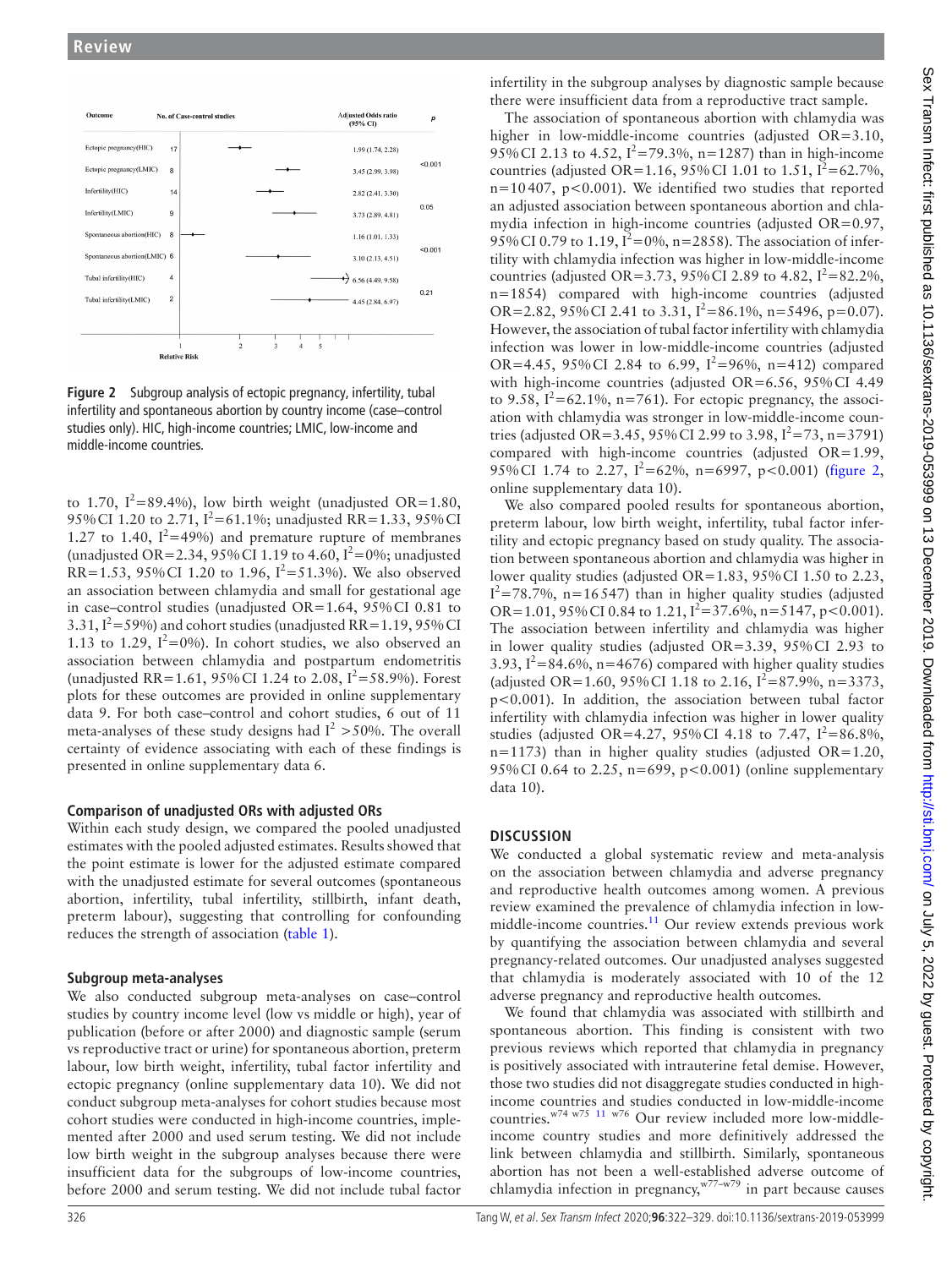of spontaneous abortion are difficult to ascertain[.8](#page-6-3) w78 w80 Our review provided additional evidence for the relationships between chlamydia and these two adverse outcomes.

Our results suggest that chlamydia infection is associated with infertility, especially tubal factor infertility. This is consistent with several studies that examined chlamydia infection and fertility.[22](#page-6-11) w81 w82 In low-middle-income countries, infertility is a particularly challenging problem due to stigma and the lack of resources available for assisted reproductive technologies.<sup>w83</sup> w84 Previous studies have identified bacterial reproductive tract infections as a major contributor to infertility in low-middleincome countries.<sup>11</sup> w83 w85

We found that the associations between chlamydia and spontaneous abortion, infertility and ectopic pregnancy were stronger in low-middle-income countries compared with highincome countries. This finding is consistent with previous work showing a higher prevalence and morbidity of chlamydia in low-middle-income countries compared with high-income countries.[11 18](#page-6-4) Although research from low-middle-income countries was limited, this difference may suggest disparities in the detection and treatment of chlamydia. Previous research has highlighted the challenges of managing STIs in low-middle-income countries.[11](#page-6-4) w86 Resource-constrained settings may lack funds to procure diagnostics and often must rely on a syndromic approach to clinical management.<sup>w86</sup> Furthermore, partner management can be difficult,  $w^{87}$  leading to high rates of reinfection. $w^{88}$ 

However, there were biases in the design and conduct of individual studies that investigated causal associations. We found that pooled unadjusted estimates were slightly higher than pooled adjusted estimates. In addition, the pooled estimates in case–control studies were higher than in cohort studies. These findings indicate that the pooled estimates may be subject to bias related to study design and data analysis. When using data on associations to make aetiological inferences, we should take study design and adjustment for confounding into consideration. However, most of the included studies did not report an adjusted result. For example, for spontaneous abortion, only two studies, both from high-income countries, adjusted for confounders.

There are several potential mechanisms by which *C. trachomatis* could cause pregnancy and fertility-related adverse outcomes: ascending infection to the upper reproductive tract; persistent chlamydia infection; a proinflammatory response in the epithelium to either the bacteria or specific antigens; or cHSP60-induced delayed hypersensitivity.<sup>w89 w90</sup> However, these mechanisms were not addressed in the included studies and require further investigation. We also found that observational study design, lack of blinding and no adjustment for confounders contributed to bias. When designing future studies, researchers should take these biases into consideration.

Our review has some limitations. First, we observed substantial heterogeneity across studies, and many included studies only reported unadjusted estimates. This is likely due to differences in study populations and study design. All studies included in this review were observational studies, resulting in their overall quality being classified as low or very low. We acknowledge that the included studies are inevitably at higher risk of bias, especially from confounding variables such as medical history. For example, syphilis is more common among women with chlamydia infection and is also known to cause adverse pregnancy outcomes. Second, studies varied in diagnostic method, and some studies used serological diagnostic methods. Serology may detect a previous rather than current infection.<sup>w91</sup> However, our subanalysis did not show a consistent difference between serologically diagnosed chlamydia and chlamydia diagnosed based on

urine or reproductive tract samples [\(online supplementary data](https://dx.doi.org/10.1136/sextrans-2019-053999) [10\)](https://dx.doi.org/10.1136/sextrans-2019-053999). Third, 105 out of the 107 included studies did not provide information on previous chlamydia treatment. Some highincome countries have guidelines on screening and resources to implement these guidelines, which likely resulted in a high proportion of chlamydia-infected pregnant women receiving treatment. Studies in which patients were recently treated may cause our analysis to underestimate the strength of the association between chlamydia and adverse outcomes. In addition, the strengths of association were potentially underestimated in high-income countries when compared with low-middle-income countries because treatment coverage may be higher in highincome countries. Fourth, we did not include grey literature and non-English-language publications, which may lead to selection bias. Finally, only a minority of studies came from low-middleincome countries, despite the increased burden of infection in low-middle-income countries.

## **Conclusion**

Our review demonstrates associations between chlamydia and several pregnancy and fertility-related adverse outcomes. These findings suggest a greater association between chlamydia and adverse outcomes in low-middle-income countries compared with high-income countries. Our study further highlights the need for continued health systems strengthening to prevent, screen, diagnose and treat chlamydia infection in pregnant women.

### **Key messages**

- ► *Chlamydia trachomatis* is associated with many adverse pregnancy and fertility-related outcomes in unadjusted analyses.
- ► However, due to biases in the design and conduct of individual studies, the overall certainty of the evidence was low.
- $\blacktriangleright$  There is a stronger association between chlamydia infection and adverse pregnancy outcomes in low-income and middleincome countries compared with high-income countries.
- ► Further research on how to prevent the sequelae of chlamydia in pregnant women is needed.

#### **Author affiliations**

<sup>1</sup> Project-China, University of North Carolina, Guangzhou, China<br><sup>2</sup>STL Control, Guangdong Provincial Conter for Skin Diseases an <sup>2</sup>STI Control, Guangdong Provincial Center for Skin Diseases and STIs control, Guangzhou, Guangdong, China

<sup>3</sup>Depatment of Obstetrics and Gynecology, Johns Hopkins University, Baltimore, Maryland, USA

4 Department of Medicine, Massachusetts General Hospital, Boston, Massachusetts, USA

<sup>5</sup> Health Sciences Library, University of North Carolina-Chapel Hill, Chapel Hill, North Carolina, USA

<sup>6</sup>School of Medicine, Oregon Health and Science University, Portland, Oregon, USA <sup>7</sup>Department of AIDS/STD Control and Prevention, Guangzhou Center for Disease Control and Prevention, Guangzhou, China

<sup>8</sup>Social Entrepreneurship to Spur Health, Guangzhou, Guangdong, China <sup>9</sup> Center for Chronic Disease Control, Shenzhen, Guangdong, China

<sup>10</sup>Pediatrics, University of North Carolina, Chapel Hill, North Carolina, USA <sup>11</sup>Medicine, University of California, Los Angeles, San Francisco, California, USA<br><sup>12</sup>UNC Project-China, Guangzhou, Guangdong, China

<sup>13</sup>Faculty of Infectious and Tropical Diseases, London School of Hygiene and Tropical Medicine, London, United Kingdom

#### **Handling editor** Nicola Low

**Acknowledgements** We would like to acknowledge Xiaojing Zheng of the School of Medicine at the University of North Carolina at Chapel Hill, Dr Kevin Dunbar, Dr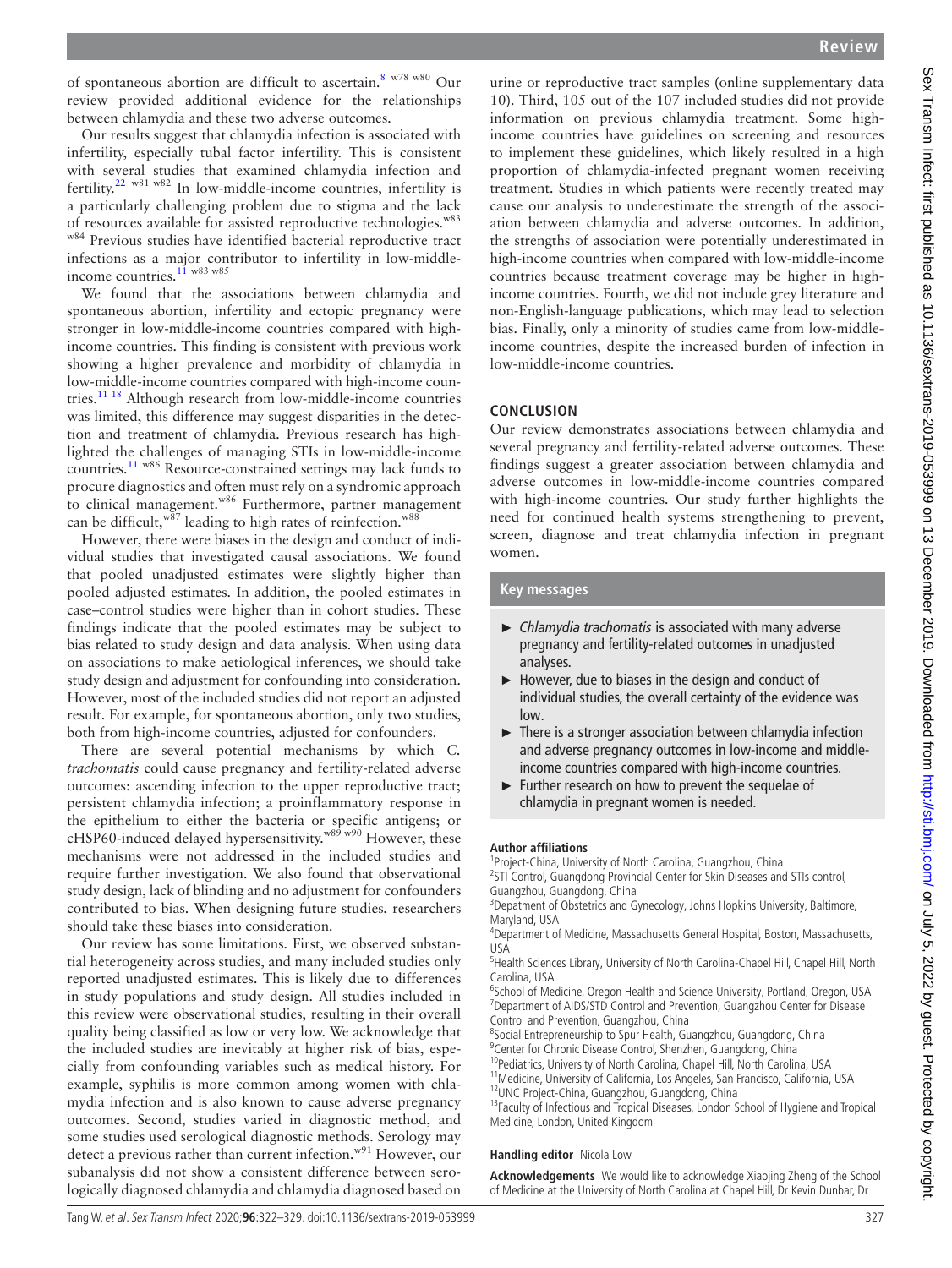# **Review**

Cristina Visintin and Dr John Marshall of Public Health England, and Dr Yang Bin and Dr Zheng Heping from the Southern Medical University Dermatology Hospital for their suggestions and feedback. In particular, we would like to thank Ms Juan Nie for her assistance with the revision of this manuscript.

**Contributors** JM, WT and JDT drafted the protocol. JSW performed the literature search. JM, WT, WC and RF extracted the data. JDT solved the inconsistency in the data extraction process. RC and WT evaluated the quality of the evidence. JK, TD, RC and JM contributed ideas for analysis. WT and KTL did the statistical analysis and interpreted the results. KTL and WT wrote the manuscript with input from JDT, JK, TD, RC and JM.

**Funding** This work was supported by the National Institutes of Health [NIAID 1R01AI114310, K24AI143471, and R34MH119963].

**Competing interests** JK has received research support and donated testing supplies from Cepheid and Hologic.

**Patient consent for publication** Not required.

**Provenance and peer review** Not commissioned; externally peer reviewed.

#### **ORCID iDs**

Weiming Tang <http://orcid.org/0000-0002-9026-707X> Katherine T Li<http://orcid.org/0000-0002-1201-7630> Rong Fu <http://orcid.org/0000-0001-9944-1436> Joseph D Tucker <http://orcid.org/0000-0003-2804-1181>

#### **References**

- <span id="page-6-0"></span>Bébéar C, de Barbeyrac B. Genital Chlamydia trachomatis infections. Clin Microbiol [Infect](http://dx.doi.org/10.1111/j.1469-0691.2008.02647.x) 2009;15:4–10.
- 2 Manavi K. A review on infection with Chlamydia trachomatis. Best Pract Res Clin [Obstet Gynaecol](http://dx.doi.org/10.1016/j.bpobgyn.2006.06.003) 2006;20:941–51.
- 3 Peipert JF. Clinical practice. genital chlamydial infections. [N Engl J Med](http://dx.doi.org/10.1056/NEJMcp030542) 2003;349:2424–30.
- <span id="page-6-1"></span>4 WHO. Who guidelines for the treatment of Chlamydia trachomatis. Geneva, Switzerland, 2016.
- <span id="page-6-2"></span>5 Davies B, Turner KME, Frølund M, et al. Risk of reproductive complications following Chlamydia testing: a population-based retrospective cohort study in Denmark. [Lancet](http://dx.doi.org/10.1016/S1473-3099(16)30092-5)  [Infect Dis](http://dx.doi.org/10.1016/S1473-3099(16)30092-5) 2016;16:1057–64.
- 6 Haggerty CL, Gottlieb SL, Taylor BD, et al. Risk of Sequelae after Chlamydia trachomatis Genital Infection in Women. [J Infect Dis](http://dx.doi.org/10.1086/652395) 2010;201:134-55.
- 7 Mylonas I. Female genital Chlamydia trachomatis infection: where are we heading? [Arch Gynecol Obstet](http://dx.doi.org/10.1007/s00404-012-2240-7) 2012;285:1271–85.
- <span id="page-6-3"></span>8 Baud D, Regan L, Greub G. Emerging role of Chlamydia and Chlamydia-like organisms in adverse pregnancy outcomes. [Curr Opin Infect Dis](http://dx.doi.org/10.1097/QCO.0b013e3282f3e6a5) 2008;21:70-6.
- 9 Howie SEM, Horner PJ, Horne AW. Chlamydia trachomatis infection during pregnancy: known unknowns. [Discov Med](http://www.ncbi.nlm.nih.gov/pubmed/21794209) 2011;12:57-64.
- 10 Witkin SS. Immunological aspects of genital Chlamydia infections. Best Pract Res Clin [Obstet Gynaecol](http://dx.doi.org/10.1053/beog.2002.0326) 2002;16:865–74.
- <span id="page-6-4"></span>11 Adachi K, Nielsen-Saines K, Klausner JD. Chlamydia trachomatis Infection in Pregnancy: The Global Challenge of Preventing Adverse Pregnancy and Infant Outcomes in Sub-Saharan Africa and Asia. [Biomed Res Int](http://dx.doi.org/10.1155/2016/9315757) 2016;2016:1–21.
- <span id="page-6-5"></span>12 US CDC. 2015 STD treatment guidelines: screening recommendations and considerations referenced in treatment guidelines and original sources. US CDC, 2015.
- <span id="page-6-6"></span>13 National Institute for Health and Care Excellence. Guidance: Antenatal care for uncomplicated pregnancies (CG62)-Chlamydia screening should not be offered as part of routine antenatal care. (1.8.3.2), 2008.
- <span id="page-6-7"></span>14 European CDC. Guidance on Chlamydia control in Europe, 2015. Available: [https://](https://ecdc.europa.eu/sites/portal/files/media/en/publications/Publications/chlamydia-control-europe-guidance.pdf) [ecdc.europa.eu/sites/portal/files/media/en/publications/Publications/chlamydia](https://ecdc.europa.eu/sites/portal/files/media/en/publications/Publications/chlamydia-control-europe-guidance.pdf)[control-europe-guidance.pdf](https://ecdc.europa.eu/sites/portal/files/media/en/publications/Publications/chlamydia-control-europe-guidance.pdf)
- <span id="page-6-8"></span>15 Ditkowsky J, Shah KH, Hammerschlag MR, et al. Cost-Benefit analysis of Chlamydia trachomatis screening in pregnant women in a high burden setting in the United States. [BMC Infect Dis](http://dx.doi.org/10.1186/s12879-017-2248-5) 2017;17:155.
- 16 Ong JJ, Chen M, Hocking J, et al. Chlamydia screening for pregnant women aged 16–25 years attending an antenatal service: a cost-effectiveness study. [BJOG](http://dx.doi.org/10.1111/1471-0528.13567) 2016;123:1194–202.
- 17 Low N, Bender N, Nartey L, et al. Effectiveness of Chlamydia screening: systematic review. *[Int J Epidemiol](http://dx.doi.org/10.1093/ije/dyn222)* 2009;38:435-48.
- <span id="page-6-9"></span>18 Joseph Davey DL, Shull HI, Billings JD, et al. Prevalence of curable sexually transmitted infections in pregnant women in low- and middle-income countries from 2010 to 2015. [Sex Transm Dis](http://dx.doi.org/10.1097/OLQ.0000000000000460) 2016;43:450–8.
- 19 Newman L, Rowley J, Vander Hoorn S, et al. Global estimates of the prevalence and incidence of four curable sexually transmitted infections in 2012 based on systematic review and global reporting. [PLoS One](http://dx.doi.org/10.1371/journal.pone.0143304) 2015;10:e0143304.
- <span id="page-6-10"></span>20 Land JA, Van Bergen JEAM, Morre SA, et al. Epidemiology of Chlamydia trachomatis infection in women and the cost-effectiveness of screening. [Hum Reprod Update](http://dx.doi.org/10.1093/humupd/dmp035) 2010;16:189–204.
- 21 Ortayli N, Ringheim K, Collins L, et al. Sexually transmitted infections: progress and challenges since the 1994 International Conference on population and development (ICPD). [Contraception](http://dx.doi.org/10.1016/j.contraception.2014.06.024) 2014;90:S22–31.
- <span id="page-6-11"></span>22 Ahmadi MH, Mirsalehian A, Bahador A. Association of Chlamydia trachomatis with infertility and clinical manifestations: a systematic review and meta-analysis of casecontrol studies. *[Infect Dis](http://dx.doi.org/10.3109/23744235.2016.1160421)* 2016:48:517-23.
- 23 Ankum WM, Mol BW, Van der Veen F, et al. Risk factors for ectopic pregnancy: a metaanalysis. [Fertil Steril](http://www.ncbi.nlm.nih.gov/pubmed/8641479) 1996;65:1093–9.
- <span id="page-6-12"></span>24 Stewart LA, Clarke M, Rovers M, et al. Preferred reporting items for a systematic review and meta-analysis of individual participant data. [JAMA](http://dx.doi.org/10.1001/jama.2015.3656) 2015;313:1657–65.
- <span id="page-6-13"></span>25 Effective Public Health Practice Project. Quality assessment tool for quantitative studies. Available:<https://www.nccmt.ca/knowledge-repositories/search/14>
- <span id="page-6-14"></span>26 Effective Public Health Practice Project. Quality assessment tool for quantitative studies dictionary. available at. Available: [https://merst.ca/wp-content/uploads/2018/](https://merst.ca/wp-content/uploads/2018/02/qualilty-assessment-dictionary_2017.pdf) [02/qualilty-assessment-dictionary\\_2017.pdf](https://merst.ca/wp-content/uploads/2018/02/qualilty-assessment-dictionary_2017.pdf)
- <span id="page-6-15"></span>27 Guyatt GH, Oxman AD, Vist GE, et al. Grade: an emerging consensus on rating quality of evidence and strength of recommendations. **[BMJ](http://dx.doi.org/10.1136/bmj.39489.470347.AD)** 2008;336:924-6.
- <span id="page-6-16"></span>28 Higgins JPT, Thompson SG. Quantifying heterogeneity in a meta-analysis. [Stat Med](http://dx.doi.org/10.1002/sim.1186) 2002;21:1539–58.
- <span id="page-6-17"></span>29 Fleiss JL. The statistical basis of meta-analysis. [Stat Methods Med Res](http://dx.doi.org/10.1177/096228029300200202) 1993;2:121–45.
- <span id="page-6-18"></span>30 Andersen B, Ostergaard L, Puho E, et al. Ectopic pregnancies and reproductive capacity after Chlamydia trachomatis positive and negative test results: a historical follow-up study. [Sex Transm Dis](http://dx.doi.org/10.1097/01.olq.0000154512.86651.07) 2005;32:377–81.
- <span id="page-6-20"></span>31 Gencay M, Koskiniemi M, Ammala P, et al. Chlamydia trachomatis seropositivity is associated both with stillbirth and preterm deliveryNote. [APMIS](http://dx.doi.org/10.1034/j.1600-0463.2000.d01-101.x) 2000;108:584-8.
- <span id="page-6-22"></span>32 Liu B, Roberts CL, Clarke M, et al. Chlamydia and gonorrhoea infections and the risk of adverse obstetric outcomes: a retrospective cohort study. [Sex Transm Infect](http://dx.doi.org/10.1136/sextrans-2013-051118) 2013;89:672–8.
- 33 Martin DHet al. Prematurity and perinatal mortality in pregnancies complicated by maternal Chlamydia trachomatis infections. [JAMA](http://dx.doi.org/10.1001/jama.1982.03320360035027) 1982;247:1585–8.
- <span id="page-6-21"></span>34 Sweet RL, Landers DV, Walker C, et al. Chlamydia trachomatis infection and pregnancy outcome. [Am J Obstet Gynecol](http://dx.doi.org/10.1016/0002-9378(87)90338-3) 1987;156:824–33.
- 35 Reekie J, Roberts C, Preen D, et al. Chlamydia trachomatis and the risk of spontaneous preterm birth, babies who are born small for gestational age, and stillbirth: a population-based cohort study. [Lancet Infect Dis](http://dx.doi.org/10.1016/S1473-3099(18)30045-8) 2018;18:452–60.
- 36 Koskiniemi M, Ämmala P, Närvänen A, et al. Stillbirths and maternal antibodies to Chlamydia trachomatis. A new EIA test for serology. [Acta Obstet Gynecol Scand](http://dx.doi.org/10.3109/00016349609054693) 1996;75:657–61.
- <span id="page-6-19"></span>37 Blas MM, Canchihuaman FA, Alva IE, et al. Pregnancy outcomes in women infected with Chlamydia trachomatis: a population-based cohort study in Washington state. [Sex Transm Infect](http://dx.doi.org/10.1136/sti.2006.022665) 2007;83:314–8.
- 38 Gencay M, Koskiniemi M, Saikku P, et al. Chlamydia trachomatis seropositivity during pregnancy is associated with perinatal complications. [Clinical Infectious Diseases](http://dx.doi.org/10.1093/clinids/21.2.424) 1995;21:424–6.
- 39 Nyári T, Woodward M, Mészáros G, et al. Chlamydia trachomatis infection and the risk of perinatal mortality in Hungary. [J Perinat Med](http://dx.doi.org/10.1515/JPM.2001.007) 2001;29:55-9.
- 40 Brunham RC, Maclean IW, Binns B, et al. Chlamydia trachomatis: its role in tubal infertility. *[J Infect Dis](http://dx.doi.org/10.1093/infdis/152.6.1275)* 1985;152:1275-82.
- 41 Garland SM, Lees MI, Skurrie IJ. Chlainydia trachomatis role in tubal infertility. [Aust N Z J Obstet Gynaecol](http://dx.doi.org/10.1111/j.1479-828X.1990.tb03205.x) 1990;30:83–6.
- 42 Idahl A, Jurstrand M, Olofsson JI, et al. Mycoplasma genitalium serum antibodies in infertile couples and fertile women: Table 1. [Sex Transm Infect](http://dx.doi.org/10.1136/sextrans-2015-052011) 2015;91:589–91.
- 43 Jeremiah I, Okike O, Akani C. The prevalence of serum immunoglobulin G antibody to Chlamydia trachomatis in subfertile women presenting at the University of port harcourt teaching Hospital, Nigeria. Int J Biomed Sci 2011;7:120-4.
- 44 Kane JL, Woodland RM, Forsey T, et al. Evidence of chlamydial infection in infertile women with and without fallopian tube obstruction. Fertil Steril 1984;42:843–8.
- 45 Kihlström E, Lindgren R, Rydén G. Antibodies to Chlamydia trachomatis in women with infertility, pelvic inflammatory disease and ectopic pregnancy. Eur J Obstet [Gynecol Reprod Biol](http://dx.doi.org/10.1016/0028-2243(90)90162-T) 1990;35:199–204.
- 46 Kildea SUE, Bowden FJ. Reproductive health, infertility and sexually transmitted infections in Indigenous women in a remote community in the Northern Territory. [Aust](http://dx.doi.org/10.1111/j.1467-842X.2000.tb01598.x) [N Z J Public Health](http://dx.doi.org/10.1111/j.1467-842X.2000.tb01598.x) 2000;24:382–6.
- 47 Mabey DC, Ogbaselassie G, Robertson JN, et al. Tubal infertility in the Gambia: chlamydial and gonococcal serology in women with tubal occlusion compared with pregnant controls. Bull World Health Organ 1985;63:1107–13.
- 48 Machado ACS, Guimarães EMB, Sakurai E, et al. High titers of Chlamydia trachomatis antibodies in Brazilian women with tubal occlusion or previous ectopic pregnancy. [Infect Dis Obstet Gynecol](http://dx.doi.org/10.1155/2007/24816) 2007;2007:1–6.
- 49 Malik A, Jain S, Rizvi M, et al. Chlamydia trachomatis infection in women with secondary infertility. [Fertil Steril](http://dx.doi.org/10.1016/j.fertnstert.2007.05.070) 2009;91:91-5.
- 50 Omo-Aghoja LO, Okonofua FE, Onemu SO, et al. Association of Chlamydia trachomatis serology with tubal infertility in Nigerian women. [J Obstet Gynaecol Res](http://dx.doi.org/10.1111/j.1447-0756.2007.00633.x) 2007;33:688–95.
- 51 Rashidi BH, Chamani-Tabriz L, Haghollahi F, et al. Effects of Chlamydia trachomatis infection on fertility; a case-control study. J Reprod Infertil 2013;14:67–72.